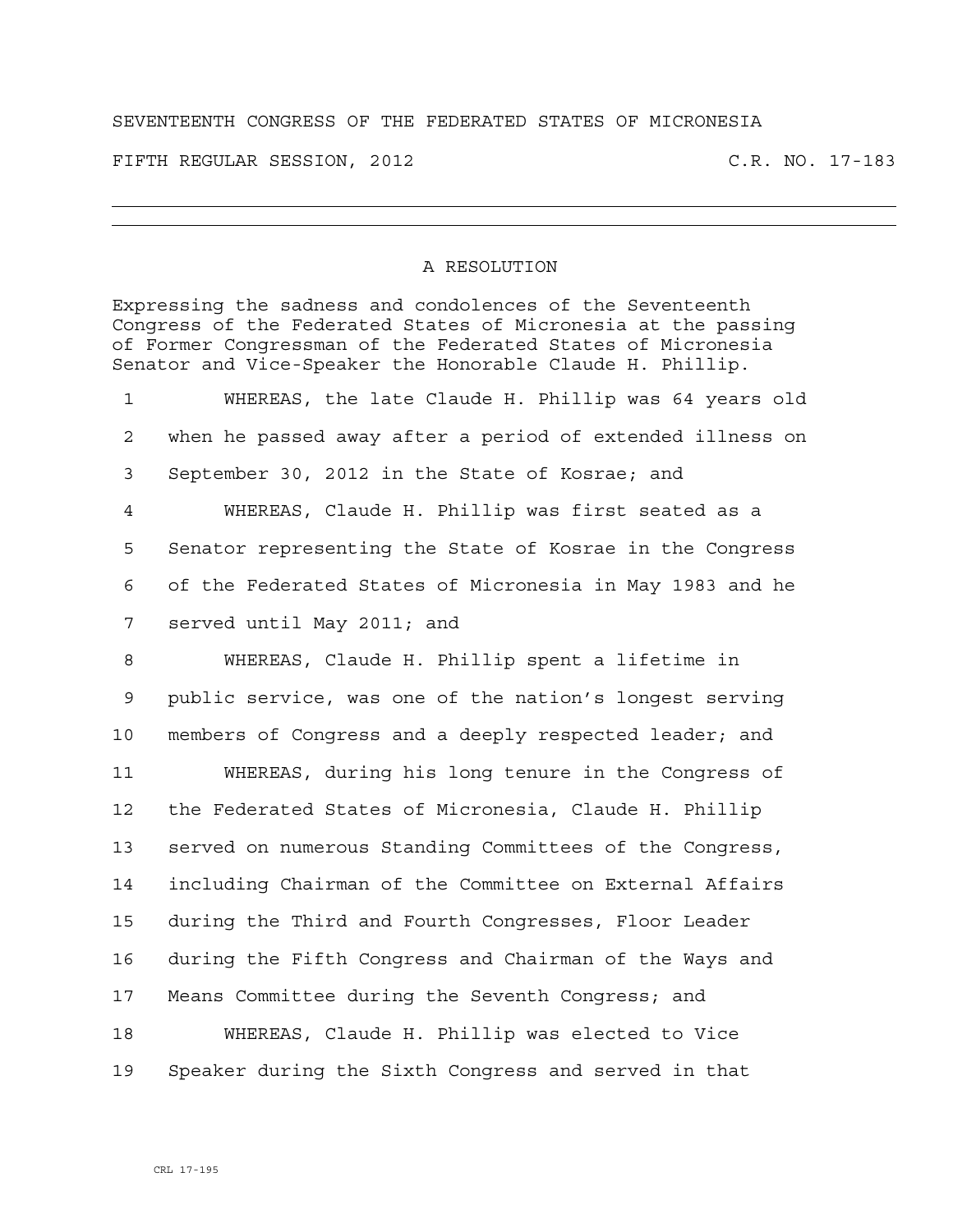1 capacity through the Sixteenth Congress; and 2 WHEREAS, Claude H. Phillip will be particularly 3 mourned by the Members and staff of the Congress of the 4 Federated States of Micronesia where he was a valued 5 colleague and true friend; and 6 WHEREAS, Claude H. Phillip is survived by his wife 7 Betty Olkeriil Phillip, their children and grandchildren; 8 and 9 WHEREAS, the Members of the Seventeenth Congress of 10 the Federated States of Micronesia join the family, 11 friends and colleagues of Claude H. Phillip in mourning 12 his passing; now, therefore, 13 BE IT RESOLVED that the Seventeenth Congress of the 14 Federated States of Micronesia, Fifth Regular Session, 15 2012, wishes to express to the family, friends and 16 colleagues of the late Claude H. Phillip its sadness and 17 condolences at his passing; and 18 19 20 21 22 23 24 25